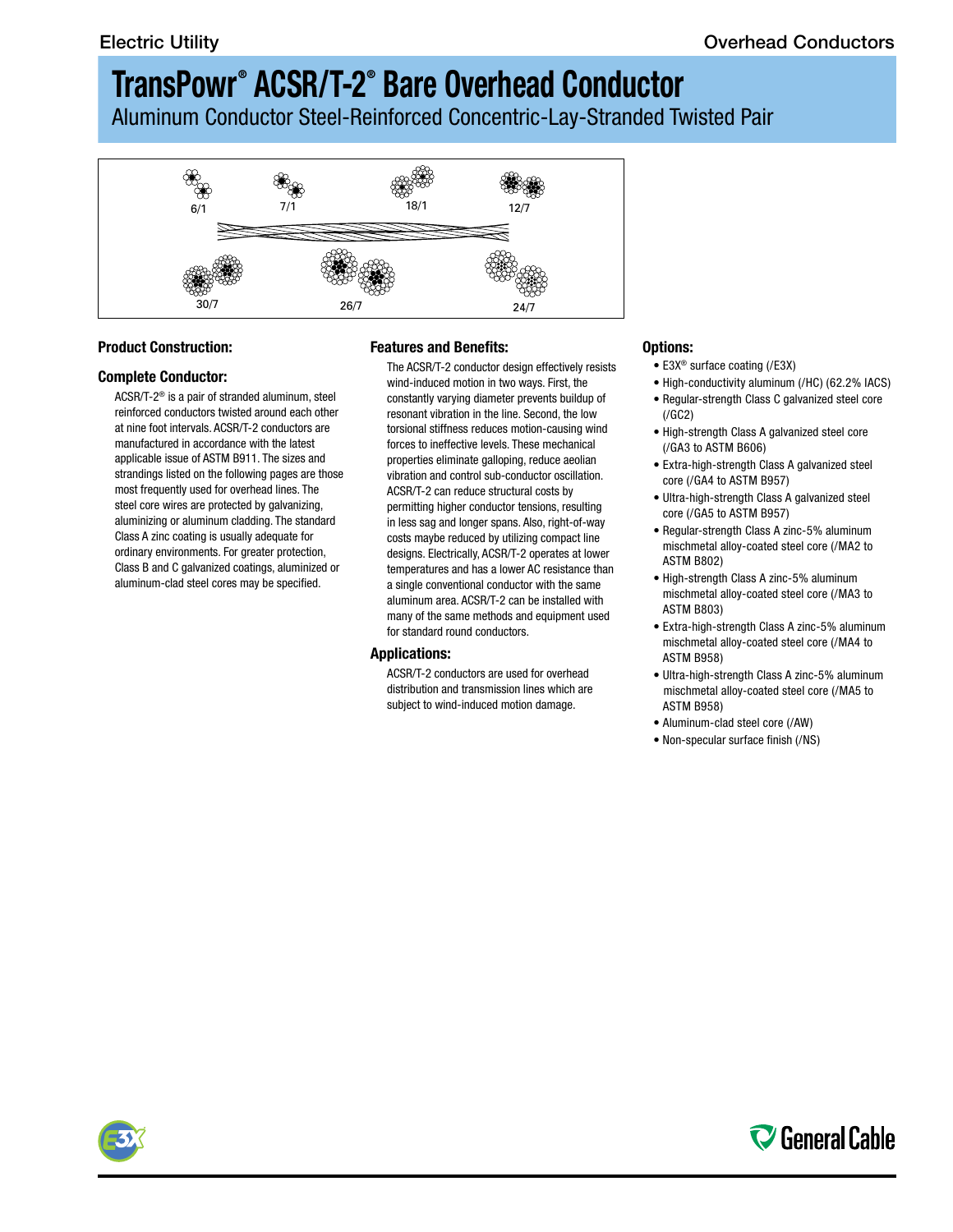Aluminum Conductor Steel-Reinforced Concentric-Lay-Stranded Twisted Pair

|                  | ACSR/T-2, CONCENTRIC-LAY-STRANDED (MECHANICAL PROPERTIES) |                |                                      |              |                                 |        |                                     |             |                          |       |                          |  |  |
|------------------|-----------------------------------------------------------|----------------|--------------------------------------|--------------|---------------------------------|--------|-------------------------------------|-------------|--------------------------|-------|--------------------------|--|--|
|                  |                                                           |                | <b>COMPONENT</b>                     |              |                                 |        |                                     |             |                          |       |                          |  |  |
|                  | SIZE AWG                                                  | AWG OR         | <b>STRANDING NO</b><br>X DIA. INCHES |              | <b>OUTER AREA</b><br>SQ. INCHES |        | <b>OVERALL</b><br><b>DIMENSIONS</b> | EQUIV.      | APPROX.<br>WEIGHT LB/KFT |       | <b>RATED</b><br>STRENGTI |  |  |
| <b>CODE WORD</b> | <b>OR kcmil</b>                                           | kcmil          | AL.                                  | <b>STEEL</b> | <b>TOTAL</b>                    | AL.    | <b>INCHES</b>                       | DIA. INCHES | <b>TOTAL</b>             |       | LBS                      |  |  |
| T-2 Swan         | #1                                                        | #4             | 6x0.0834                             | 1x0.0834     | 0.0765                          | 0.0656 | $0.250 \times 0.500$                | 0.410       | 114.7                    | 77.9  | 3720                     |  |  |
| T-2 Swanate      | #1                                                        | #4             | 7x0.0772                             | 1x0.1029     | 0.0822                          | 0.0655 | $0.257 \times 0.514$                | 0.421       | 133.8                    | 77.7  | 4720                     |  |  |
| T-2 Swallow      | 1/0                                                       | #3             | 6x0.0936                             | 1x0.0937     | 0.0964                          | 0.0826 | 0.281 x 0.562                       | 0.460       | 144.6                    | 98.1  | 4590                     |  |  |
| T-2 Sparrow      | 2/0                                                       | #2             | 6x0.1052                             | 1x0.1052     | 0.1217                          | 0.1043 | 0.316 x 0.632                       | 0.517       | 182.5                    | 123.9 | 5690                     |  |  |
| T-2 Sparate      | 2/0                                                       | #2             | 7x0.0974                             | 1x0.1299     | 0.1308                          | 0.1043 | 0.325 x 0.650                       | 0.532       | 213.1                    | 123.7 | 7280                     |  |  |
| T-2 Robin        | 3/0                                                       | #1             | 6x0.1181                             | 1x0.1181     | 0.1534                          | 0.1315 | 0.354 x 0.708                       | 0.580       | 230.0                    | 156.1 | 7110                     |  |  |
| T-2 Raven        | 4/0                                                       | 1/0            | 6x0.1327                             | 1x0.1327     | 0.1936                          | 0.1660 | 0.398 x 0.796                       | 0.652       | 290.4                    | 197.1 | 8760                     |  |  |
| T-2 Quail        | 266.2                                                     | 2/0            | 6x0.1489                             | 1x0.1489     | 0.2438                          | 0.2090 | 0.447 x 0.894                       | 0.731       | 365.6                    | 248.2 | 10600                    |  |  |
| T-2 Pigeon       | 335.6                                                     | 3/0            | 6x0.1672                             | 1x0.1672     | 0.3074                          | 0.2635 | $0.502 \times 1.004$                | 0.821       | 461.0                    | 312.9 | 13200                    |  |  |
| T-2 Penguin      | 423.2                                                     | 4/0            | 6x0.1878                             | 1x0.1878     | 0.3878                          | 0.3324 | 0.563 x 1.126                       | 0.922       | 581.6                    | 394.8 | 16700                    |  |  |
| T-2 Jaegar       | 456.4                                                     | 228.2          | 18x0.1126                            | 1x0.1126     | 0.3784                          | 0.3585 | $0.563 \times 1.126$                | 0.922       | 494.2                    | 427.1 | 12000                    |  |  |
| T-2 Waxwing      | 533.6                                                     | 266.8          | 18x0.1217                            | 1x0.1217     | 0.4420                          | 0.4188 | $0.608 \times 1.216$                | 0.996       | 577.3                    | 498.9 | 13800                    |  |  |
| T-2 Spoonbill    | 533.6                                                     | 266.8          | 22x0.1101                            | 7x0.0612     | 0.4601                          | 0.4189 | 0.624 x 1.248                       | 1.021       | 639.5                    | 500.0 | 17400                    |  |  |
| T-2 Scaup        | 533.6                                                     | 266.8          | 24x0.1054                            | 7x0.0703     | 0.4731                          | 0.4188 | 0.632 x 1.264                       | 1.035       | 684.4                    | 500.3 | 20000                    |  |  |
| T-2 Partridge    | 533.6                                                     | 266.8          | 26x0.1013                            | 7x0.0788     | 0.4874                          | 0.4191 | 0.642 x 1.284                       | 1.050       | 732.3                    | 501.0 | 22600                    |  |  |
| T-2 Junco        | 533.6                                                     | 266.8          | 30x0.0943                            | 7x0.0943     | 0.5168                          | 0.4190 | 0.660 x 1.320                       | 1.081       | 832.9                    | 501.7 | 27900                    |  |  |
| T-2 Ostrich      | 600.0                                                     | 300.0          | 26x0.1074                            | 7x0.0835     | 0.5478                          | 0.4711 | 0.680 x 1.360                       | 1.113       | 822.9                    | 563.2 | 25400                    |  |  |
| T-2 Merlin       | 672.8                                                     | 336.4          | 18x0.1367                            | 1x0.1367     | 0.5577                          | 0.5284 | 0.684 x 1.368                       | 1.119       | 728.4                    | 629.4 | 17400                    |  |  |
| T-2 Trogon       | 672.8                                                     | 336.4          | 20x0.1297                            | 7x0.0576     | 0.5650                          | 0.5285 | 0.692 x 1.384                       | 1.132       | 754.6                    | 631.0 | 18900                    |  |  |
| T-2 Woodcock     | 672.8                                                     | 336.4          | 22x0.1237                            | 7x0.0687     | 0.5807                          | 0.5288 | 0.701 x 1.402                       | 1.147       | 807.0                    | 631.2 | 21800                    |  |  |
| T-2 Widgeon      | 672.8                                                     | 336.4          | 24x0.1184                            | 7x0.0789     | 0.5969                          | 0.5285 | 0.710 x 1.420                       | 1.163       | 863.2                    | 631.3 | 25000                    |  |  |
| T-2 Linnet       | 672.8                                                     | 336.4          | 26x0.1137                            | 7x0.0884     | 0.6139                          | 0.5280 | 0.720 x 1.440                       | 1.179       | 922.2                    | 631.2 | 28200                    |  |  |
| T-2 Oriole       | 672.8                                                     | 336.4          | 30x0.1059                            | 7x0.1059     | 0.6518                          | 0.5285 | 0.741 x 1.482                       | 1.214       | 1050                     | 632.7 | 34700                    |  |  |
| T-2 Chickadee    | 795.0                                                     | 397.5          | 18x0.1486                            | 1x0.1486     | 0.6590                          | 0.6244 | 0.743 x 1.486                       | 1.216       | 860.8                    | 743.8 | 19900                    |  |  |
| T-2 Ptarmigan    | 795.0                                                     | 397.5          | 20x0.1410                            | 7x0.0627     | 0.6678                          | 0.6246 | 0.752 x 1.504                       | 1.231       | 892.2                    | 745.7 | 22100                    |  |  |
| T-2 Stork        | 795.0                                                     | 397.5          | 22x0.1344                            | 7x0.0747     | 0.6856                          | 0.6242 | 0.762 x 1.524                       | 1.247       | 952.9                    | 745.1 | 25700                    |  |  |
| T-2 Brant        | 795.0                                                     | 397.5          | 24x0.1287                            | 7x0.0858     | 0.7054                          | 0.6244 | 0.772 x 1.544                       | 1.264       | 1020                     | 745.9 | 29300                    |  |  |
| T-2 Ibis         | 795.0                                                     | 397.5          | 26x0.1236                            | 7x0.0961     | 0.7255                          | 0.6239 | 0.783 x 1.566                       | 1.281       | 1090                     | 745.9 | 32500                    |  |  |
| T-2 Lark         | 795.0                                                     | 397.5          | 30x0.1151                            | 7x0.1151     | 0.7700                          | 0.6243 | $0.806 \times 1.612$                | 1.319       | 1241                     | 747.4 | 40700                    |  |  |
| T-2 Pelican      | 954.0                                                     | 477.0          | 18x0.1628                            | 1x0.1628     | 0.7910                          | 0.7494 | 0.814 x 1.628                       | 1.333       | 1033                     | 892.8 | 23500                    |  |  |
| T-2 Tailorbird   | 954.0                                                     | 477.0          | 20x0.1544                            | 7x0.0686     | 0.8007                          | 0.7489 | 0.823 x 1.646                       | 1.348       | 1069                     | 894.2 | 26200                    |  |  |
| T-2 Toucan       | 954.0                                                     | 477.0          | 22x0.1472                            | 7x0.0818     | 0.8224                          | 0.7488 | 0.834 x 1.668                       | 1.366       | 1143                     | 893.8 | 30500                    |  |  |
| T-2 Flicker      | 954.0                                                     | 477.0          | 24x0.1410                            | 7x0.0940     | 0.8467                          | 0.7495 | 0.846 x 1.692                       | 1.385       | 1224                     | 895.3 | 34300                    |  |  |
| T-2 Hawk         | 954.0                                                     | 477.0          | 26x0.1354                            | 7x0.1053     | 0.8707                          | 0.7487 | 0.858 x 1.716                       | 1.404       | 1308                     | 895.1 | 39100                    |  |  |
| T-2 Hen          | 954.0                                                     |                | 30x0.1261                            | 7x0.1261     | 0.9242                          | 0.7493 | 0.883 x 1.766                       | 1.445       | 1489                     | 897.1 | 47600                    |  |  |
| $T-2$ Heron      |                                                           | 477.0          | $1000.0$ 500.0 30x0.1291             | 7x0.1291     | 0.9687                          | 0.7854 | $0.904 \times 1.808$                | 1.479       | 1561                     | 940.2 | 49900                    |  |  |
|                  |                                                           |                |                                      |              |                                 |        |                                     |             |                          |       |                          |  |  |
| T-2 Nightingale  | 1034.0 517.0                                              |                | 18x0.1695                            | 1x0.1694     | 0.8574                          | 0.8123 | $0.847 \times 1.694$                | 1.387       | 1120                     | 967.7 | 25500                    |  |  |
| T-2 Creeper      |                                                           | $1034.0$ 517.0 | 20x0.1608                            | 7x0.0714     | 0.8684                          | 0.8123 | $0.857 \times 1.714$                | 1.404       | 1160                     | 969.9 | 28400                    |  |  |
| T-2 Osprey       | 1113.0                                                    | 556.5          | 18x0.1758                            | 1x0.1758     | 0.9224                          | 0.8738 | 0.879 x 1.758                       | 1.439       | 1205                     | 1041  | 27400                    |  |  |
| T-2 Tody         | 1113.0 556.5                                              |                | 20x0.1668                            | 7x0.0741     | 0.9344                          | 0.8741 | 0.890 x 1.780                       | 1.456       | 1248                     | 1044  | 30500                    |  |  |
| T-2 Sapsucker    | 1113.0                                                    | 556.5          | 22x0.1590                            | 7x0.0883     | 0.9594                          | 0.8736 | 0.901 x 1.802                       | 1.475       | 1333                     | 1043  | 35100                    |  |  |
| T-2 Parakeet     | $1113.0$ 556.5                                            |                | 24x0.1523                            | 7x0.1015     | 0.9877                          | 0.8744 | $0.914 \times 1.828$                | 1.496       | 1428                     | 1045  | 39600                    |  |  |
| T-2 Dove         | $1113.0$ 556.5                                            |                | 26x0.1463                            | 7x0.1138     | 1.0170                          | 0.8741 | $0.927 \times 1.854$                | 1.517       | 1527                     | 1045  | 45200                    |  |  |
| T-2 Eagle        | 1113.0                                                    | 556.5          | 30x0.1362                            | 7x0.1362     | 1.0780                          | 0.8742 | 0.953 x 1.906                       | 1.561       | 1737                     | 1047  | 55600                    |  |  |
| T-2 Kittiwake    | 1192.0                                                    | 596.0          | 18x0.1820                            | 1x0.1820     | 0.9886                          | 0.9366 | $0.910 \times 1.820$                | 1.490       | 1291                     | 1116  | 29400                    |  |  |

(1) Code words shown denote ACSR/T-2 with regular-strength Class A Galvanized steel core (/GA2). See the Options section to find the appropriate code word modifier designation for alternative design options.

(2) Due to rounding, total values may be slightly greater or slightly less than the sum of the component values.<br>Dimensions and weights not designated minimum or maximum are nominal values and subject to manufacturing tole



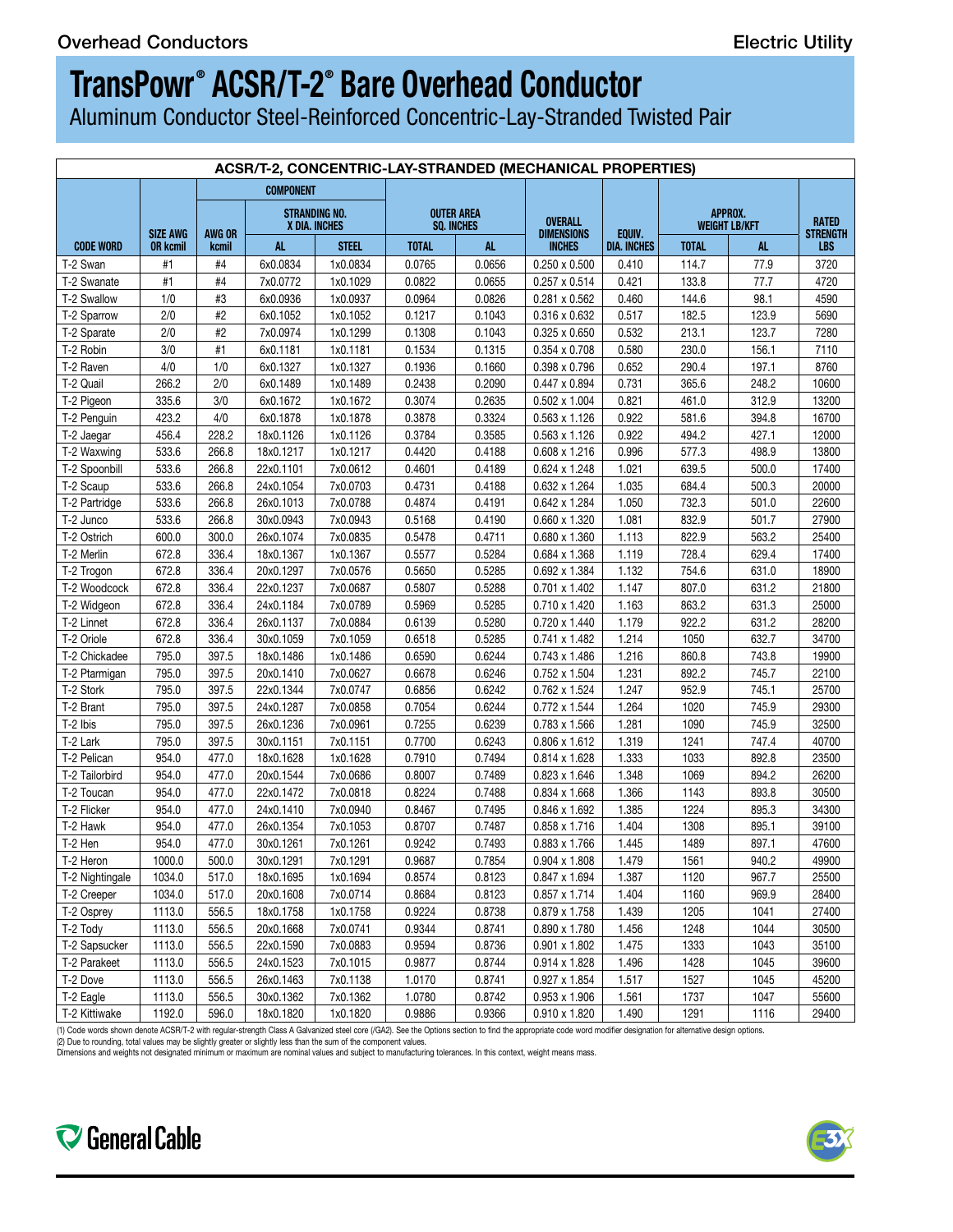C General Cable

## **TransPowr ® ACSR/T-2® Bare Overhead Conductor**

Aluminum Conductor Steel-Reinforced Concentric-Lay-Stranded Twisted Pair

| <b>COMPONENT</b>                                                                                                                                                                                                   |  |
|--------------------------------------------------------------------------------------------------------------------------------------------------------------------------------------------------------------------|--|
| <b>SIZE</b>                                                                                                                                                                                                        |  |
| AWG                                                                                                                                                                                                                |  |
| <b>OR</b><br>kcmil<br><b>CODE WORD</b>                                                                                                                                                                             |  |
| T-2 Swan<br>#1                                                                                                                                                                                                     |  |
| T-2 Swanate<br>#1                                                                                                                                                                                                  |  |
| T-2 Swallow<br>1/0                                                                                                                                                                                                 |  |
| 2/0<br>T-2 Sparrow                                                                                                                                                                                                 |  |
| 2/0<br>T-2 Sparate                                                                                                                                                                                                 |  |
| T-2 Robin<br>3/0                                                                                                                                                                                                   |  |
| T-2 Raven<br>4/0                                                                                                                                                                                                   |  |
| 266.2<br>T-2 Quail                                                                                                                                                                                                 |  |
| 335.6<br>T-2 Pigeon                                                                                                                                                                                                |  |
| 423.2<br>T-2 Penguin                                                                                                                                                                                               |  |
| 456.4 228.2 18x0.1126 1x0.1126 0.3784 0.3585 0.563 x 1.126 0.922 0.0375 0.0385<br>T-2 Jaegar                                                                                                                       |  |
| 533.6 266.8 18x0.1217 1x0.1217 0.4420 0.4188 0.608 x 1.216 0.996 0.0321 0.0330<br>T-2 Waxwing                                                                                                                      |  |
| 533.6 266.8 22x0.1101 7x0.0612 0.4601 0.4189 0.624 x 1.248 1.021 0.0319 0.0328<br>T-2 Spoonbill                                                                                                                    |  |
| T-2 Scaup<br>533.6 266.8 24x0.1054 7x0.0703 0.4731 0.4188 0.632 x 1.264 1.035 0.0318 0.0326                                                                                                                        |  |
| 533.6 266.8 26x0.1013 7x0.0788 0.4874 0.4191 0.642 x 1.284 1.050 0.0317 0.0324<br>T-2 Partridge                                                                                                                    |  |
| 533.6 266.8 30x0.0943 7x0.0943 0.5168 0.4190 0.660 x 1.320 1.081 0.0314 0.0321<br>T-2 Junco                                                                                                                        |  |
| 600.0 300.0 26x0.1074 7x0.0835 0.5478 0.4711 0.680 x 1.360 1.113 0.0282 0.0289<br>T-2 Ostrich                                                                                                                      |  |
| 672.8 336.4 18x0.1367 1x0.1367 0.5577 0.5284 0.684 x 1.368 1.119 0.0254 0.0263<br>T-2 Merlin                                                                                                                       |  |
| 672.8 336.4 20x0.1297 7x0.0576 0.5650 0.5285 0.692 x 1.384 1.132 0.0254 0.0262<br>T-2 Trogon                                                                                                                       |  |
| 672.8   336.4  22x0.1237  7x0.0687   0.5807   0.5288   0.701 x 1.402   1.147   0.0253<br>T-2 Woodcock                                                                                                              |  |
| 672.8   336.4  24x0.1184  7x0.0789   0.5969   0.5285   0.710 x 1.420   1.163   0.0252   0.0259   0.0310   845   975  <br>T-2 Widgeon                                                                               |  |
| 672.8 336.4 26x0.1137 7x0.0884 0.6139 0.5280 0.720 x 1.440 1.179 0.0251<br>T-2 Linnet                                                                                                                              |  |
| 672.8 336.4 30x0.1059 7x0.1059 0.6518 0.5285 0.741 x 1.482 1.214 0.0249 0.0255<br>T-2 Oriole                                                                                                                       |  |
| 795.0   397.5  18x0.1486  1x0.1486   0.6590   0.6244   0.743 x 1.486   1.216    0.0215    0.0223<br>T-2 Chickadee                                                                                                  |  |
| 795.0 397.5 20x0.1410 7x0.0627 0.6678 0.6246 0.752 x 1.504 1.231 0.0215 0.0223<br>T-2 Ptarmigan                                                                                                                    |  |
| 795.0 397.5 22x0.1344 7x0.0747 0.6856 0.6242 0.762 x 1.524 1.247 0.0214 0.0221<br>T-2 Stork                                                                                                                        |  |
| 795.0 397.5 24x0.1287 7x0.0858 0.7054 0.6244 0.772 x 1.544 1.264 0.0213 0.0220<br>T-2 Brant                                                                                                                        |  |
| 795.0 397.5 26x0.1236 7x0.0961 0.7255 0.6239 0.783 x 1.566 1.281 0.0213 0.0219<br>T-2 Ibis                                                                                                                         |  |
| 795.0 397.5 30x0.1151 7x0.1151 0.7700 0.6243 0.806 x 1.612 1.319 0.0211 0.0216<br>T-2 Lark                                                                                                                         |  |
| 954.0 477.0 18x0.1628 1x0.1628 0.7910 0.7494 0.814 x 1.628 1.333 0.0179 0.0187<br>T-2 Pelican                                                                                                                      |  |
| 954.0 477.0 20x0.1544 7x0.0686 0.8007 0.7489 0.823 x 1.646 1.348 0.0180 0.0187<br>T-2 Tailorbird                                                                                                                   |  |
| 954.0 477.0 22x0.1472 7x0.0818 0.8224 0.7488 0.834 x 1.668 1.366 0.0179 0.0186<br>T-2 Toucan                                                                                                                       |  |
| 954.0 477.0 24x0.1410 7x0.0940 0.8467 0.7495 0.846 x 1.692 1.385 0.0178 0.0184<br>T-2 Flicker                                                                                                                      |  |
| T-2 Hawk                                                                                                                                                                                                           |  |
| 954.0 477.0 30x0.1261 7x0.1261 0.9242 0.7493 0.883 x 1.766 1.445 0.0176 0.0181 0.0216 1075 1250<br>T-2 Hen                                                                                                         |  |
| 1000.0  500.0  30x0.1291  7x0.1291   0.9687   0.7854   0.904 x 1.808   1.479   0.0168   0.0173   0.0206  1105  1290  <br>T-2 Heron                                                                                 |  |
| $\vert 1034.0 \vert$ 517.0 $\vert 18x0.1695 \vert 1x0.1694 \vert$ 0.8574 $\vert 0.8123 \vert 0.847 \times 1.694 \vert 1.387 \vert 0.0165 \vert 0.0174 \vert 0.0206 \vert 1085 \vert 1265 \vert$<br>T-2 Nightingale |  |
| 1034.0 517.0 20x0.1608 7x0.0714 0.8684 0.8123 0.857 x 1.714 1.404 0.0165 0.0173 0.0206 1090 1270 0.0447<br>T-2 Creeper                                                                                             |  |
| 1113.0 556.5 18x0.1758 1x0.1758 0.9224 0.8738 0.879 x 1.758 1.439 0.0154 0.0162 0.0192 1135 1325 0.0456<br>T-2 Osprey                                                                                              |  |
| 1113.0 556.5 20x0.1668 7x0.0741 0.9344 0.8741 0.890 x 1.780 1.456 0.0154 0.0161 0.0192 1140 1330 0.0464<br>T-2 Tody                                                                                                |  |
| 1113.0 556.5 22x0.1590 7x0.0883 0.9594 0.8736 0.901 x 1.802 1.475 0.0153 0.0160 0.0190 1150 1340 0.0472<br>T-2 Sapsucker                                                                                           |  |
| 1113.0 556.5 24x0.1523 7x0.1015 0.9877 0.8744 0.914 x 1.828 1.496 0.0152 0.0159 0.0189<br>T-2 Parakeet                                                                                                             |  |
| 1113.0 556.5 26x0.1463 7x0.1138 1.0170 0.8741 0.927 x 1.854 1.517 0.0152 0.0158 0.0188 1165 1360<br>T-2 Dove                                                                                                       |  |
| 1113.0 556.5 30x0.1362 7x0.1362 1.0780 0.8742 0.953 x 1.906 1.561 0.0151 0.0156 0.0185 1180 1385 0.0508<br>T-2 Eagle                                                                                               |  |
| 1192.0 596.0 18x0.1820 1x0.1820 0.9886 0.9366 0.910 x 1.820 1.490 0.0144 0.0152 0.0180 1185 1385 0.0472<br>T-2 Kittiwake                                                                                           |  |
|                                                                                                                                                                                                                    |  |

(1) Code words shown denote ACSR/T-2 with regular-strength Class A Galvanized steel core (/GA2). See the Options section to find the appropriate code word modifier designation for alternative design options. (3) Based on a conductivity of 61.2% (minimum lot average) IACS at 20°C for aluminum and 8% IACS at 20°C for the steel core. AC resistance for single-layer and three-layer designs approximates the effects of core magnetiza

conductor, 0.5 coefficient of absorptivity for a standard conductor and 0.2 for a E3X coated conductor, 30° northern latitude, sea level elevation, 90° azimuth of line (East-West), clear atmosphere, and a date and time of (5) Values for inductive reactance and capacitive reactance are expressed in terms of a 1 ft radius.

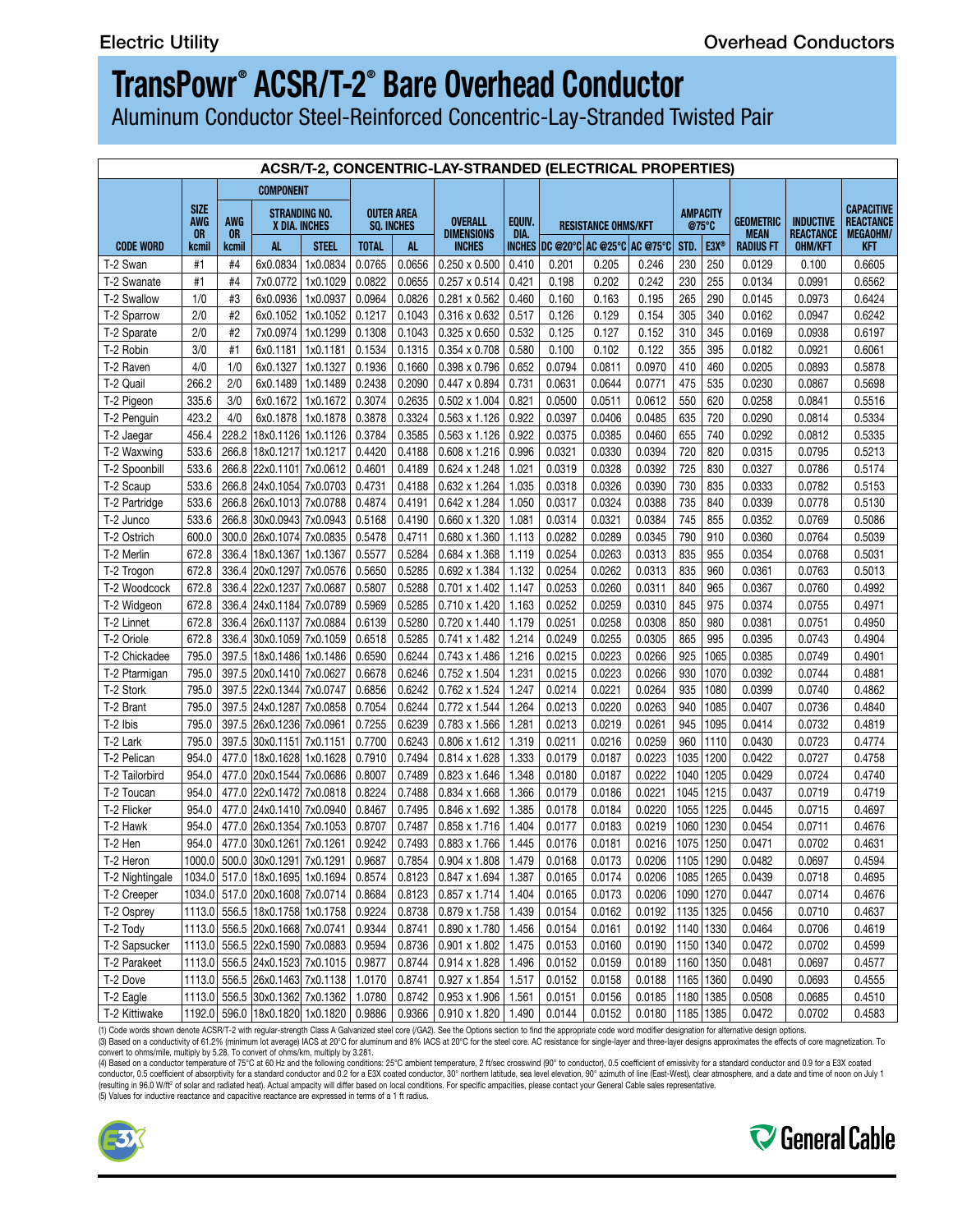Aluminum Conductor Steel-Reinforced Concentric-Lay-Stranded Twisted Pair

|                  | ACSR/T-2, CONCENTRIC-LAY-STRANDED (MECHANICAL PROPERTIES) |                  |                             |                                       |                                 |        |                                     |             |                                 |      |                          |  |  |
|------------------|-----------------------------------------------------------|------------------|-----------------------------|---------------------------------------|---------------------------------|--------|-------------------------------------|-------------|---------------------------------|------|--------------------------|--|--|
|                  |                                                           | <b>COMPONENT</b> |                             |                                       |                                 |        |                                     |             |                                 |      |                          |  |  |
|                  | SIZE AWG   AWG OR                                         |                  |                             | <b>STRANDING NO.</b><br>X DIA. INCHES | <b>OUTER AREA</b><br>SQ. INCHES |        | <b>OVERALL</b><br><b>DIMENSIONS</b> | EQUIV.      | APPROX.<br><b>WEIGHT LB/KFT</b> |      | <b>RATED</b><br>STRENGTH |  |  |
| <b>CODE WORD</b> | <b>OR kcmil</b>                                           | kcmil            | AL.                         | <b>STEEL</b>                          | <b>TOTAL</b>                    | AL.    | <b>INCHES</b>                       | DIA. INCHES | <b>TOTAL</b>                    |      | LBS                      |  |  |
| T-2 Skua         | 1210.0                                                    | 605.0            | 20x0.1739                   | 7x0.0773                              | 1.0160                          | 0.9501 | 0.928 x 1.856                       | 1.518       | 1357                            | 1134 | 33200                    |  |  |
| T-2 Peacock      | 1210.0                                                    | $605.0$          | 24x0.1588                   | 7x0.1059                              | 1.0740                          | 0.9507 | $0.953 \times 1.906$                | 1.560       | 1553                            | 1136 | 43100                    |  |  |
| T-2 Squab        | 1210.0                                                    | 605.0            | 26x0.1525                   | 7x0.1186                              | 1.1040                          | 0.9498 | 0.966 x 1.932                       | 1.581       | 1659                            | 1135 | 48700                    |  |  |
| T-2 Wood Duck    | 1210.0                                                    | 605.0            | 30x0.1420                   | 7x0.1420                              | 1.1720                          | 0.9502 | 0.994 x 1.988                       | 1.627       | 1889                            | 1138 | 57800                    |  |  |
| T-2 Teal         | 1210.0                                                    | 605.0            | 30x0.1420                   | 19x0.0852                             | 1.1670                          | 0.9502 | 0.994 x 1.988                       | 1.627       | 1874                            | 1138 | 59900                    |  |  |
| T-2 Swift        | 1272.0                                                    | 636.0            | 36x0.1329                   | 1x0.1329                              | 1.0270                          | 0.9988 | 0.930 x 1.860                       | 1.523       | 1287                            | 1193 | 27500                    |  |  |
| T-2 Kingbird     | 1272.0                                                    | 636.0            | 18x0.1880                   | 1x0.1880                              | 1.0550                          | 0.9993 | 0.940 x 1.880                       | 1.539       | 1378                            | 1191 | 31400                    |  |  |
| T-2 Turacos      | 1272.0                                                    | 636.0            | 20x0.1783                   | 7x0.0792                              | 1.0680                          | 0.9987 | 0.951 x 1.902                       | 1.556       | 1426                            | 1192 | 34900                    |  |  |
| T-2 Rook         | 1272.0                                                    | 636.0            | 24x0.1628                   | 7x0.1085                              | 1.1290                          | 0.9992 | 0.977 x 1.954                       | 1.599       | 1632                            | 1194 | 45300                    |  |  |
| T-2 Grosbeak     | 1272.0                                                    | 636.0            | 26x0.1564                   | 7x0.1216                              | 1.1620                          | 0.9990 | 0.990 x 1.980                       | 1.621       | 1745                            | 1194 | 50400                    |  |  |
| T-2 Scoter       | 1272.0                                                    | 636.0            | 30x0.1456                   | 7x0.1456                              | 1.2320                          | 0.9990 | 1.019 x 2.038                       | 1.668       | 1986                            | 1196 | 60800                    |  |  |
| T-2 Egret        | 1272.0                                                    | 636.0            | 30x0.1456                   | 19x0.0874                             | 1.2270                          | 0.9990 | 1.019 x 2.038                       | 1.669       | 1971                            | 1196 | 63000                    |  |  |
| T-2 Siskin       | 1333.2                                                    | 666.6            | 20x0.1826                   | 7x0.0812                              | 1.1200                          | 1.0470 | 0.974 x 1.948                       | 1.594       | 1496                            | 1251 | 36600                    |  |  |
| T-2 Flamingo     | 1333.2                                                    | 666.6            | 24x0.1667                   | 7x0.1111                              | 1.1830                          | 1.0480 | 1.000 x 2.000                       | 1.637       | 1711                            | 1251 | 47500                    |  |  |
| T-2 Gannet       | 1333.2                                                    | 666.6            | 26x0.1601                   | 7x0.1245                              | 1.2170                          | 1.0470 | 1.014 x 2.028                       | 1.660       | 1829                            | 1251 | 52800                    |  |  |
| T-2 Dunlin       | 1431.0                                                    | 715.5            | 20x0.1891                   | 7x0.0840                              | 1.2010                          | 1.1230 | 1.008 x 2.016                       | 1.651       | 1604                            | 1341 | 39200                    |  |  |
| T-2 Stilt        | 1431.0                                                    | 715.5            | 24x0.1727                   | 7x0.1151                              | 1.2700                          | 1.1240 | 1.036 x 2.072                       | 1.696       | 1837                            | 1343 | 51000                    |  |  |
| T-2 Starling     | 1431.0                                                    | 715.5            | 26x0.1659                   | 7x0.1290                              | 1.3070                          | 1.1240 | 1.051 x 2.102                       | 1.720       | 1964                            | 1344 | 56700                    |  |  |
| T-2 Redwing      | 1431.0                                                    | 715.5            | 30x0.1544                   | 19x0.0926                             | 1.3790                          | 1.1230 | 1.081 x 2.162                       | 1.769       | 2215                            | 1345 | 69100                    |  |  |
| T-2 Coot         | 1590.0                                                    | 795.0            | 36x0.1486                   | 1x0.1486                              | 1.2830                          | 1.2490 | 1.040 x 2.080                       | 1.703       | 1609                            | 1492 | 33500                    |  |  |
| T-2 Macaw        | 1590.0                                                    | 795.0            | 42x0.1376                   | 7x0.0764                              | 1.3130                          | 1.2490 | 1.055 x 2.110                       | 1.727       | 1715                            | 1498 | 40100                    |  |  |
| T-2 Turbit       | 1590.0                                                    | 795.0            | 20x0.1994                   | 7x0.0886                              | 1.3350                          | 1.2490 | 1.063 x 2.126                       | 1.741       | 1784                            | 1491 | 43600                    |  |  |
| T-2 Tern         | 1590.0                                                    | 795.0            | 45x0.1329                   | 7x0.0886                              | 1.3350                          | 1.2480 | 1.063 x 2.126                       | 1.740       | 1790                            | 1498 | 44100                    |  |  |
| T-2 Puffin       | 1590.0                                                    | 795.0            | 22x0.1901                   | 7x0.1056                              | 1.3710                          | 1.2490 | 1.077 x 2.154                       | 1.763       | 1906                            | 1491 | 49700                    |  |  |
| T-2 Cuckoo       | 1590.0                                                    | 795.0            | 24x0.1820                   | 7x0.1213                              | 1.4110                          | 1.2490 | 1.092 x 2.184                       | 1.787       | 2040                            | 1492 | 55800                    |  |  |
| T-2 Condor       | 1590.0                                                    | 795.0            | 54x0.1213                   | 7x0.1213                              | 1.4100                          | 1.2480 | 1.092 x 2.184                       | 1.787       | 2048                            | 1500 | 56300                    |  |  |
| T-2 Drake        | 1590.0                                                    | 795.0            | 26x0.1749                   | 7x0.1360                              | 1.4530                          | 1.2490 | 1.108 x 2.216                       | 1.813       | 2182                            | 1494 | 63000                    |  |  |
| T-2 Mallard      | 1590.0                                                    | 795.0            | 30x0.1628                   | 19x0.0977                             | 1.5340                          |        | 1.140 x 2.280                       | 1.866       | 2464                            | 1495 | 76900                    |  |  |
|                  | 1749.0                                                    |                  |                             |                                       |                                 | 1.2490 |                                     |             |                                 |      |                          |  |  |
| T-2 Surfbird     |                                                           | 874.5            | 20x0.2091                   | 7x0.0929                              | 1.4680                          | 1.3740 | 1.115 x 2.230                       | 1.825       | 1961                            | 1640 | 47500                    |  |  |
| T-2 Turnstone    | 1800.0                                                    | 900.0            | 20x0.2121                   | 7x0.0943                              | 1.5110                          | 1.4130 | 1.131 x 2.262                       | 1.852       | 2019                            | 1687 | 48300                    |  |  |
| T-2 Ruddy        | 1800.0                                                    | 900.0            | 45x0.1414                   | 7x0.0943                              | 1.5110                          | 1.4130 | 1.131 x 2.262                       | 1.852       | 2027                            | 1696 | 48900                    |  |  |
| T-2 Canary       | 1800.0                                                    | 900.0            | 54x0.1291                   | 7x0.1291                              | 1.5970                          | 1.4140 | 1.162 x 2.324                       | 1.902       | 2319                            | 1699 | 63800                    |  |  |
| T-2 Catbird      | 1908.0                                                    | 954.0            | 36x0.1628                   | 1x0.1628                              | 1.5400                          | 1.4990 | 1.140 x 2.280                       | 1.866       | 1931                            | 1791 | 39500                    |  |  |
| T-2 Phoenix      | 1908.0                                                    | 954.0            | 42x0.1507                   | 7x0.0837                              | 1.5750                          | 1.4980 | 1.155 x 2.310                       | 1.891       | 2058                            | 1797 | 46800                    |  |  |
| T-2 Corncrake    | 1908.0                                                    | 954.0            | 20x0.2184                   | 7x0.0971                              | 1.6020                          | 1.4980 | 1.165 x 2.330                       | 1.907       | 2140                            | 1789 | 51200                    |  |  |
| T-2 Rail         | 1908.0                                                    | 954.0            | 45x0.1456                   | 7x0.0971                              | 1.6020                          | 1.4980 | 1.165 x 2.330                       | 1.907       | 2149                            | 1798 | 51800                    |  |  |
| T-2 Towhee       | 1908.0                                                    | 954.0            | 48x0.1410                   | 7x0.1097                              | 1.6310                          | 1.4990 | 1.175 x 2.350                       | 1.924       | 2248                            | 1799 | 56900                    |  |  |
| T-2 Redbird      | 1908.0                                                    | 954.0            | 24x0.1994                   | 7x0.1329                              | 1.6930                          | 1.4990 | 1.196 x 2.392                       | 1.958       | 2448                            | 1791 | 67000                    |  |  |
| T-2 Cardinal     | 1908.0                                                    | 954.0            | 54x0.1329                   | 7x0.1329                              | 1.6920                          | 1.4980 | 1.196 x 2.392                       | 1.958       | 2458                            | 1800 | 67600                    |  |  |
| T-2 Canvasback   | 1908.0                                                    | 954.0            | 30x0.1783                   | 19x0.107                              | 1.8400                          | 1.4980 | 1.248 x 2.496                       | 2.043       | 2956                            | 1793 | 92200                    |  |  |
| T-2 Snowbird     |                                                           | 2067.0   1033.5  | 42x0.1569                   | 7x0.0872                              | 1.7080                          | 1.6240 | 1.203 x 2.406                       | 1.969       | 2231                            | 1948 | 50700                    |  |  |
| T-2 Ortolan      |                                                           | 2067.0   1033.5  | 45x0.1515                   | 7x0.1010                              | 1.7350                          | 1.6220 | 1.212 x 2.424                       | 1.984       | 2327                            | 1947 | 55400                    |  |  |
| T-2 Whooper      |                                                           | 2067.0   1033.5  | 48x0.1467                   | 7x0.1141                              | 1.7660                          | 1.6230 | 1.223 x 2.446                       | 2.001       | 2433                            | 1948 | 61600                    |  |  |
| T-2 Curlew       |                                                           |                  | 2067.0   1033.5   54x0.1383 | 7x0.1383                              | 1.8330                          | 1.6220 | 1.245 x 2.490                       | 2.038       | 2662                            | 1949 | 73300                    |  |  |
| T-2 Avocet       |                                                           | 2226.0 1113.0    | 42x0.1628                   | 7x0.0904                              | 1.8380                          | 1.7490 | 1.248 x 2.496                       | 2.043       | 2401                            | 2097 | 54100                    |  |  |
| T-2 Bluejay      |                                                           | 2226.0 1113.0    | 45x0.1573                   | 7x0.1049                              | 1.8700                          | 1.7490 | 1.259 x 2.518                       | 2.060       | 2508                            | 2099 | 59700                    |  |  |
| T-2 Bullfinch    |                                                           | 2226.0 1113.0    | 48x0.1523                   | 7x0.1185                              | 1.9030                          | 1.7490 | 1.269 x 2.538                       | 2.078       | 2622                            | 2099 | 65600                    |  |  |
| $T-2$ Finch      |                                                           |                  | 2226.0   1113.0   54x0.1436 | 19x0.0862                             | 1.9710                          | 1.7490 | 1.293 x 2.586                       | 2.116       | 2856                            | 2102 | 78200                    |  |  |
|                  |                                                           |                  |                             |                                       |                                 |        |                                     |             |                                 |      |                          |  |  |

(1) Code words shown denote ACSR/T-2 with regular-strength Class A Galvanized steel core (/GA2). See the Options section to find the appropriate code word modifier designation for alternative design options.<br>(2) Due to rou